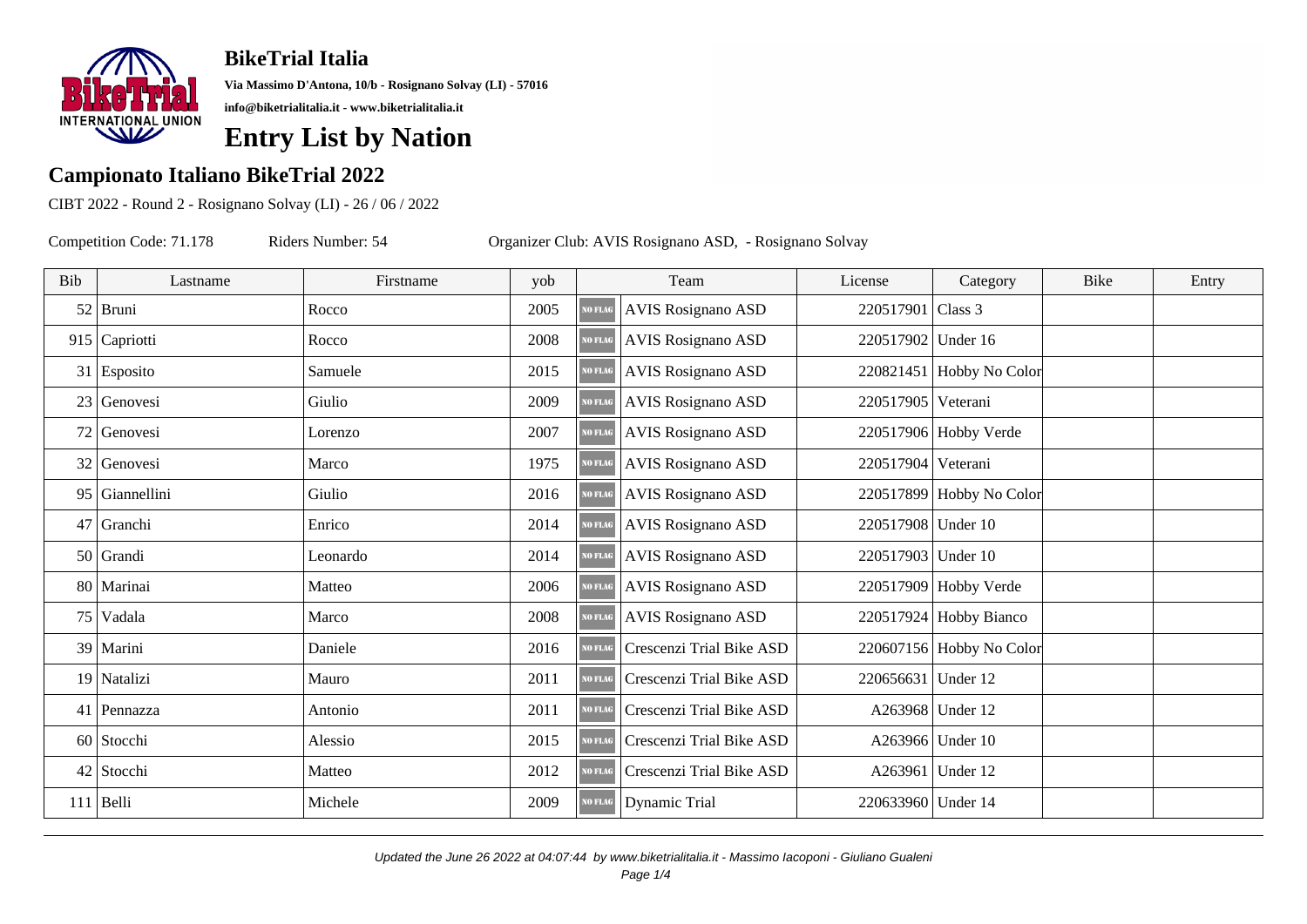

**Via Massimo D'Antona, 10/b - Rosignano Solvay (LI) - 57016 info@biketrialitalia.it - www.biketrialitalia.it**

## **Entry List by Nation**

#### **Campionato Italiano BikeTrial 2022**

CIBT 2022 - Round 2 - Rosignano Solvay (LI) - 26 / 06 / 2022

| Bib | Lastname        | Firstname | yob  |                | Team                 | License       |  |
|-----|-----------------|-----------|------|----------------|----------------------|---------------|--|
|     | 30 Bettoni      | Lorenzo   | 2013 | <b>NO FLAG</b> | Dynamic Trial        | 220725337 U   |  |
|     | 260   Bonomelli | Alessio   | 2004 | <b>NO FLAG</b> | Dynamic Trial        | 220633957 CI  |  |
|     | $18$ Cataldo    | Michele   | 2009 | <b>NO FLAG</b> | Dynamic Trial        | 220099821 H   |  |
|     | $100$ Corrent   | Roberto   | 2013 | <b>NO FLAG</b> | <b>Dynamic Trial</b> | 220633961 U   |  |
|     | 11 Donina       | Davide    | 2014 | <b>NO FLAG</b> | Dynamic Trial        | 220634036 U   |  |
|     | $21$ Libertino  | Simone    | 2012 | <b>NO FLAG</b> | Dynamic Trial        | 220634040 U   |  |
|     | 76 Maifredini   | Andrea    | 2010 | <b>VO FLAG</b> | Dynamic Trial        | 220634041 U   |  |
| 82  | Maifredini      | Thomas    | 2012 | NO FLAG        | Dynamic Trial        | 220634042 U   |  |
| 24  | Massa           | Luca      | 2007 | <b>NO FLAG</b> | <b>Dynamic Trial</b> | 220634043 U   |  |
|     | 28 Mazzola      | Diego     | 2013 | <b>NO FLAG</b> | <b>Dynamic Trial</b> | 220634044 U   |  |
|     | 27 Mazzola      | Matteo    | 2015 | NO FLAG        | Dynamic Trial        | 220634046 U   |  |
|     | 48 Petenzi      | Andrea    | 2008 | <b>NO FLAG</b> | Dynamic Trial        | 220634048 H   |  |
|     | 221 Pozzali     | Angelo    | 1966 | <b>NO FLAG</b> | Dynamic Trial        | 220633958 V   |  |
|     | 44 Pozzali      | Marco     | 2003 | NO FLAG        | Dynamic Trial        | 220633959 CI  |  |
|     | $26$ Spandre    | Matteo    | 2011 | <b>NO FLAG</b> | Dynamic Trial        | $2206340$ H   |  |
|     | 1 Tombini       | Luca      | 1995 | <b>NO FLAG</b> | <b>Dynamic Trial</b> | $220665626$ C |  |
| 222 | Turla           | Francesco | 2012 | <b>NO FLAG</b> | Dynamic Trial        | $220634054$ U |  |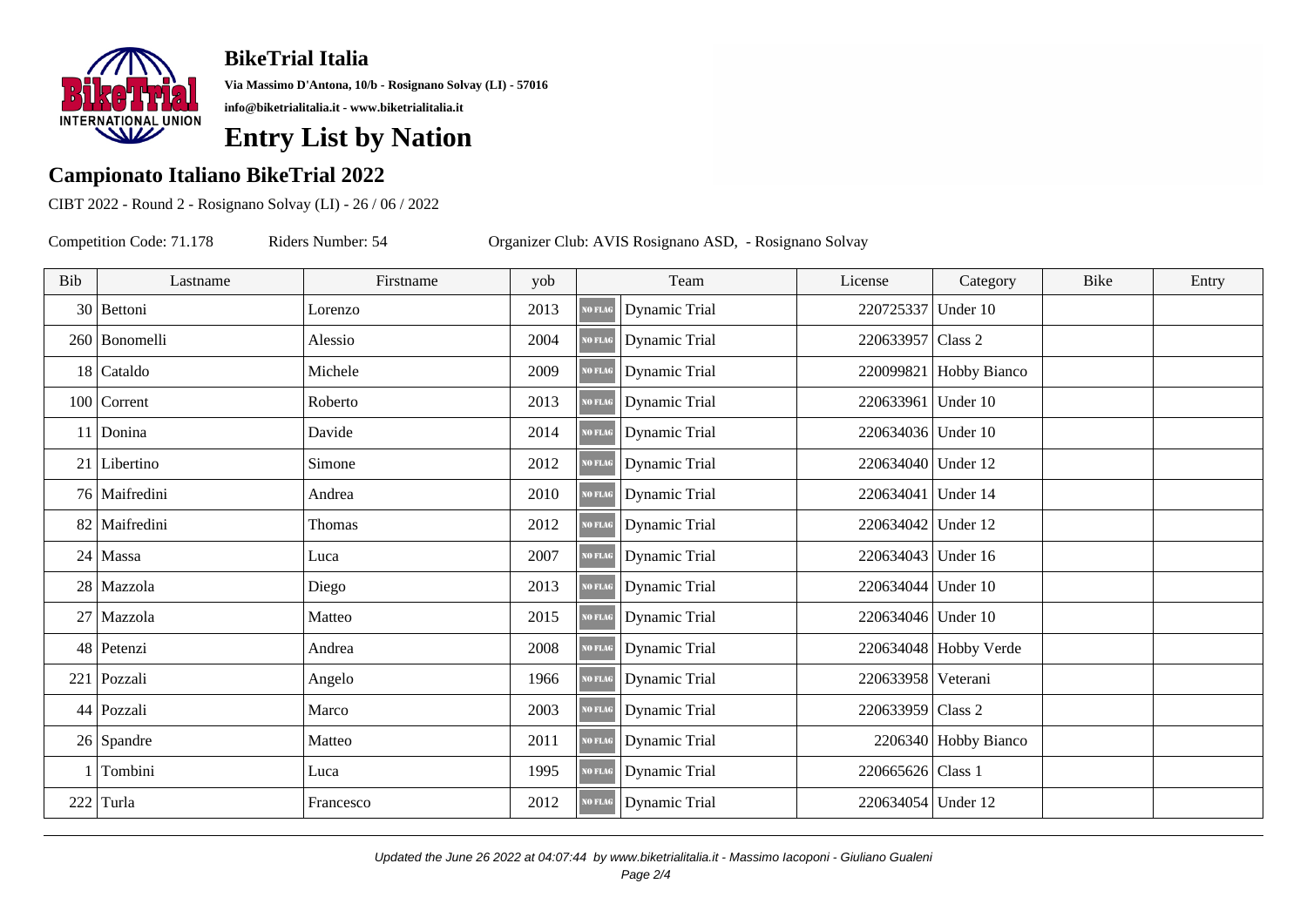

**Via Massimo D'Antona, 10/b - Rosignano Solvay (LI) - 57016 info@biketrialitalia.it - www.biketrialitalia.it**

## **Entry List by Nation**

#### **Campionato Italiano BikeTrial 2022**

CIBT 2022 - Round 2 - Rosignano Solvay (LI) - 26 / 06 / 2022

| Bib | Lastname       | Firstname  | yob  |                | Team              | License       |  |
|-----|----------------|------------|------|----------------|-------------------|---------------|--|
| 999 | Vaira          | Davide     | 2009 | <b>NO FLAG</b> | Dynamic Trial     | $220634055$ U |  |
|     | $34$ Alfonsi   | Daniele    | 2015 | NO FLAG        | FCI               | A214408 U     |  |
|     | 33 Alfonsi     | Riccardo   | 2012 | <b>NO FLAG</b> | FCI               | A191535   H   |  |
| 35  | Coccia         | Lorenzo    | 2013 | <b>NO FLAG</b> | FCI               | A207044 U     |  |
|     | $36 D$ Angelo  | Giacomo    | 2013 | NO FLAG        | FCI               | A217779 U     |  |
| 40  | Dante          | Tommaso    | 2015 | NO FLAG        | FCI               | A264355 H     |  |
| 53  | Grande         | Matteo     | 2012 | <b>NO FLAG</b> | FCI               | A260173 U     |  |
|     | 37 Nardinocchi | Sandro     | 2013 | NO FLAG        | FCI               | A165208 U     |  |
|     | 54 Vindrola    | Nicolo     | 2008 | NO FLAG        | FCI               | A155427 U     |  |
|     | $4$ Allegretti | Alessandro | 1994 | <b>NO FLAG</b> | Mondobici ASD     | FCI C         |  |
|     | 3 Nardinocchi  | Marco      | 1995 | <b>NO FLAG</b> | Mondobici ASD     | A131750 CI    |  |
|     | $38$ Ciresa    | Alex       | 1998 | <b>NO FLAG</b> | Team Villongo ASD | 220827955 H   |  |
|     | 81 Ducoli      | Leonardo   | 2010 | <b>NO FLAG</b> | Team Villongo ASD | 220595243 U   |  |
| 69  | Gamba          | Luca       | 2012 | <b>NO FLAG</b> | Team Villongo ASD | 220595242 U   |  |
|     | $29$ Losa      | Patrick    | 2008 | NO FLAG        | Team Villongo ASD | 220644228 U   |  |
| 212 | Orfino         | Elia       | 2003 | <b>NO FLAG</b> | Team Villongo ASD | 220595241 CI  |  |
|     | $67$ Pesenti   | Ethan      | 2013 | <b>NO FLAG</b> | Team Villongo ASD | 220595245 U   |  |